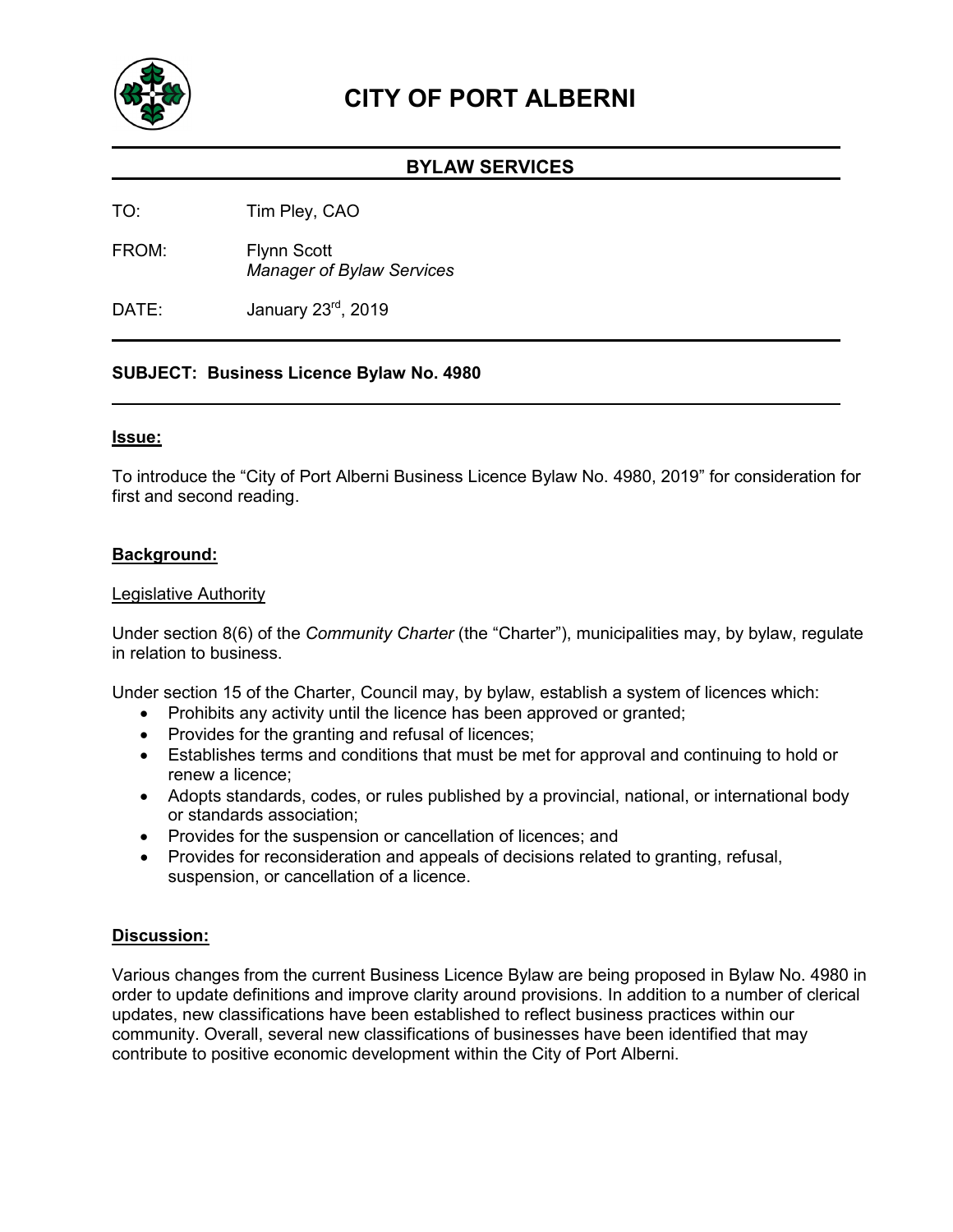#### *What does each section of Bylaw No. 4950 mean?*

- **Section 1 –** is the name of the bylaw.
- **Section 2 –** is the definition section.
- **Section 3 –** is general regulations pertaining to any business being conducted within the City of Port Alberni. These provisions apply to any classification of business.

\_\_\_\_\_\_\_\_\_\_\_\_\_\_\_\_\_\_\_\_\_\_\_\_\_\_\_\_\_\_\_\_\_\_\_\_\_\_\_\_\_\_\_\_\_\_\_\_\_\_\_\_\_\_\_\_\_\_\_\_\_\_\_\_\_\_\_\_\_\_\_\_\_\_\_\_\_\_\_\_\_\_\_\_\_\_\_

- **Section 4 –** is the administration and enforcement section. This section states the Licence Inspector's authorities to enforce this bylaw.
- **Section 5 –** is the licence fees section. This section clarifies terms and conditions, as well as applicable fees, for business licences.
- **Section 6 –** is the application and renewal process for obtaining and maintaining a business licence.
- **Section 7 –** is the licence transfer requirements for applying to a new business location within the City of Port Alberni.
- **Section 8 –** is the suspension, cancellation, and refusal section. This section specifically identifies a Licence Inspector's power to grant, issue, suspend, cancel, or refuse a business licence and conditions that can be placed on a business for operating in contravention to City bylaws.
- **Section 9 –** provides proposed regulations pertaining to specific classifications of businesses. This section is divided into multiple subheadings.
- **Section 10 –** is a standard clause in most bylaws that identifies the consequences for committing an offence against this bylaw.
- **Section 11 –** is another standard clause in most bylaws which allows the remainder of a bylaw to stand if one section is found to be invalid by the Courts.

## *Short Term Rentals*

Short Term Rentals ("STRs") have become a popular method of tourist accommodation across the globe. In June 2018, AirBnB reported having over 4 million listings in 65,000 cities across 191 countries.

While becoming an affordable accommodation option, short term rentals are often blamed for pricing out long-term renters and side-stepping hotel or other applicable taxes. When considering regulations to allow or restrict Short Term Rentals, it is important to understand the impact such regulations may have on the community.

In a report provided by Host Compliance – a leading provider of short-term rental compliance monitoring and enforcement solutions to local governments – there are 6 ways in which short-term vacation rentals impact communities. They are highlighted as follows:

- 1) Positive Economic Impact
- Short-term rentals will provide the City with an additional income through tax revenue.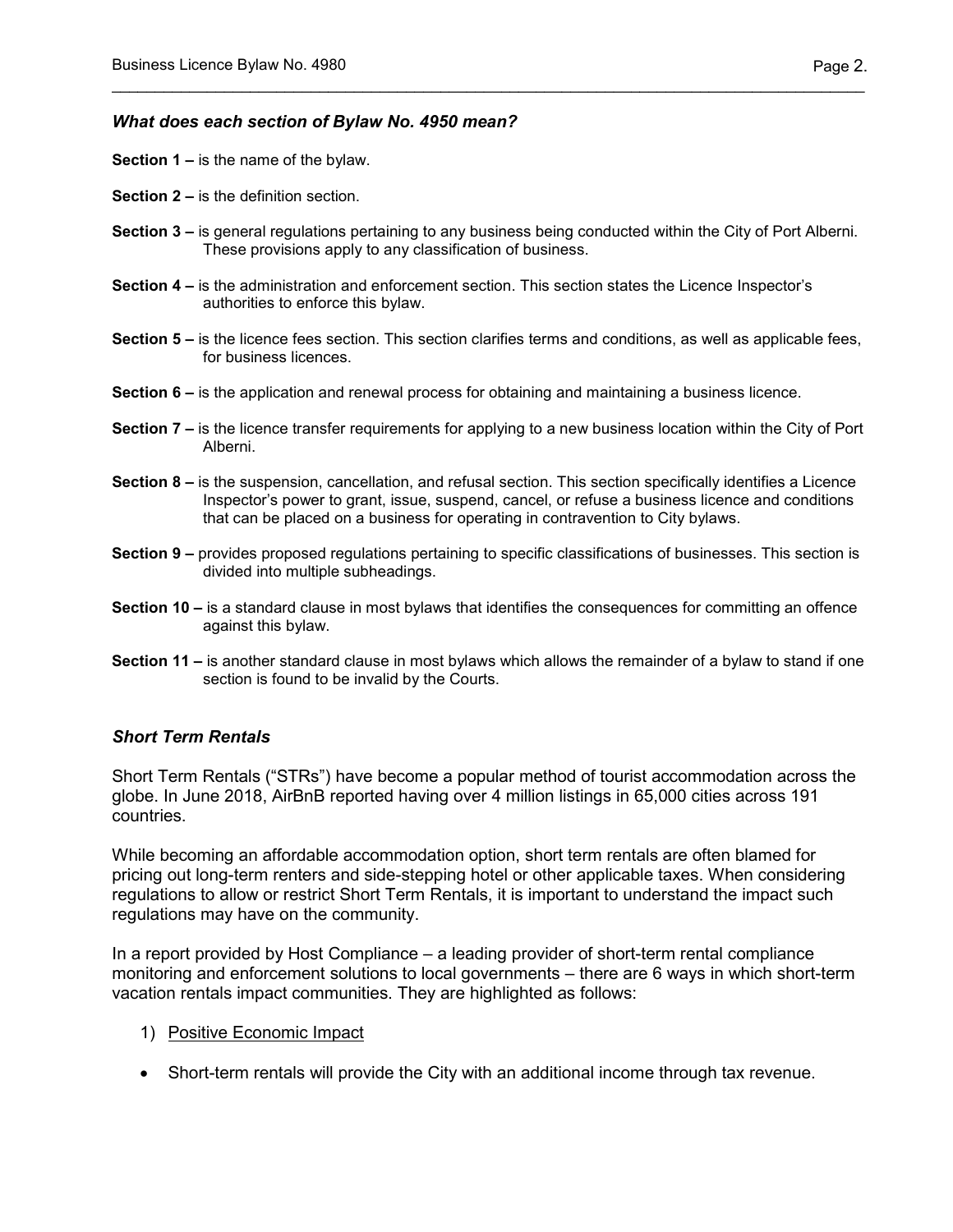• STR guests will benefit the community through tourism – spending money in stores, restaurants, bars, etc.

\_\_\_\_\_\_\_\_\_\_\_\_\_\_\_\_\_\_\_\_\_\_\_\_\_\_\_\_\_\_\_\_\_\_\_\_\_\_\_\_\_\_\_\_\_\_\_\_\_\_\_\_\_\_\_\_\_\_\_\_\_\_\_\_\_\_\_\_\_\_\_\_\_\_\_\_\_\_\_\_\_\_\_\_\_\_\_

• STRs can support local residents to pay their bills or encourage increased home sales and renovations due to the incentive to rent short-term.

## 2) Less Long-Term Rentals Available

While short-term rentals are mainly located in residential areas and would therefore remove adequate space otherwise used for long-term living, bylaw regulations proposed include provisions requiring a permanent resident remain onsite while business operations are being conducted. Put simply: a property zoned or permitted to conduct short term rental operations must remain residential as its primary use and must always have a long-term tenant or owner residing onsite.

In order to accommodate this licensing requirement, the City of Port Alberni Zoning Bylaw will also need to be amended (a secondary suite being permitted with a permanent resident onsite and any future housing options ie. tiny homes, caretakers cottages, laneway homes).

## 3) Neighbourhood Changes

There are considerations to be voiced for neighbours of a short-term rental. For example, neighbours will see new visitors coming and going every few days with increased traffic to a residential neighbourhood. Further concerns to be raised could include increased garbage, parking issues, or noise complaints if a short-term rental is not properly regulated. Again, City staff is proposing bylaw provisions which require a permanent resident onsite at all times during business operations. Such concerns often arise from short-term rental communities that do not require a permanent resident to reside on the subject lot (vacation rental while away model). By imposing a permanent resident requirement, both long-term housing stock and responsible management of guests would be maintained.

## 4) Increased Tourism Activity

AirBnB and other short-term rental platforms have reported that vacation rentals are one method to boost local tourism. Due to price variations for accommodations (often lower than hotel or motel rates), less popular tourist destinations often become more attractive to visit. Increased short-term rental availability allows for a higher occupancy of tourists within our community, which could greatly benefit local businesses while simultaneously benefiting local home owners that are renting such spaces.

## 5) Unfair Playing Field for Traditional Lodging Partners

The hotel industry across the country has expressed concerns that business models for STRs offer unfair economic advantages by:

- (1) Not having to pay for staff, which results in lower accommodation costs offered; and
- (2) STRs have not, historically, been required to pay any form of tourist tax.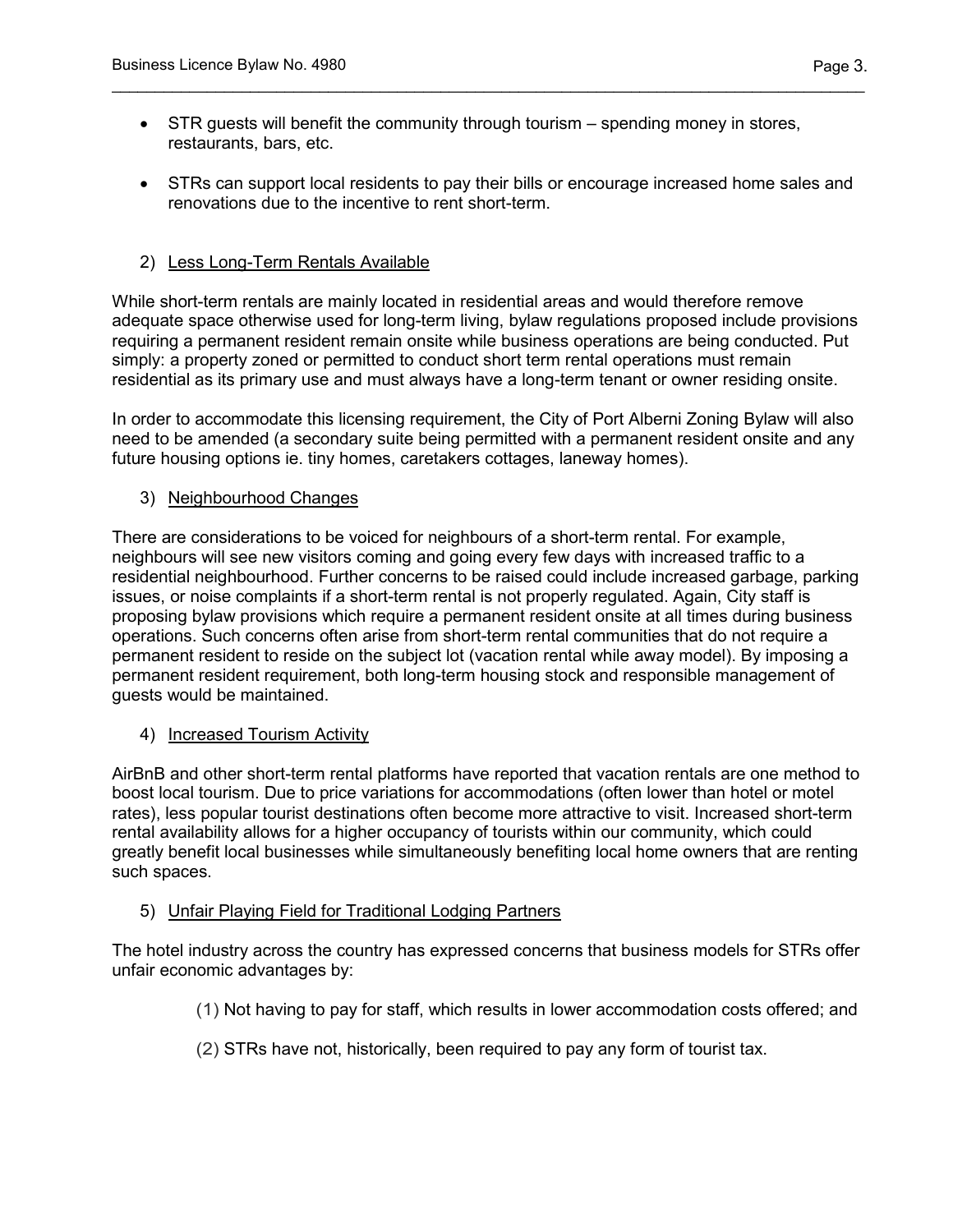Studies conducted in the United States have confirmed a decrease in revenue by hotels, motels, and other commercial lodging industries as a result of STRs being present in their respective communities.

\_\_\_\_\_\_\_\_\_\_\_\_\_\_\_\_\_\_\_\_\_\_\_\_\_\_\_\_\_\_\_\_\_\_\_\_\_\_\_\_\_\_\_\_\_\_\_\_\_\_\_\_\_\_\_\_\_\_\_\_\_\_\_\_\_\_\_\_\_\_\_\_\_\_\_\_\_\_\_\_\_\_\_\_\_\_\_

#### 6) Missed Tax Revenues

STRs are not taxed in many cities, leaving local governments missing out on a significant amount of revenue. When regulating STRs, local governments have the authority to increase their revenue through taxes, permits, and business licences.

#### *Home Occupations*

Home Occupations have been amended to include further categories of businesses; including light manufacturing, such as crafts or home craft style businesses, online sales or retail businesses that require indoor storage.

#### *Mobile Vending Businesses*

Bylaw regulations have been implemented into Bylaw No. 4980 by referencing an existing policy regarding mobile vending businesses. The policy has been attached as Schedule "B" and forms part of the bylaw.

#### *Retail Cannabis Businesses*

City Staff is proposing regulations pertaining to Retail Cannabis Businesses that are consistent with recommendations supported by Council. In addition to proposing regulations for retail cannabis, City Staff is also proposing the removal of Medical Marijuana Dispensaries from the Business Licence Bylaw.

#### **Conclusion:**

This report has been provided to Council for consideration and discussion of Bylaw No. 4980. Additionally, City Staff is requesting that Council consider first and second reading of the proposed bylaw.

If the proposed bylaw is given first and second reading, City Staff proposes to distribute the proposed bylaw and associated documents to the general public for further input and comment. Following the comment period, Staff will address proposed changes and introduce them in a subsequent report in recommendation for third reading.

## **Recommendation:**

*That the report from the Manager of Bylaw Services dated January 23rd, 2019 be received.*

*That the City of Port Alberni Business Licence Bylaw No. 4980, 2019, be introduced and read a first time.*

*That the City of Port Alberni Business Licence Bylaw No. 4980, 2019, be introduced and read a second time.*